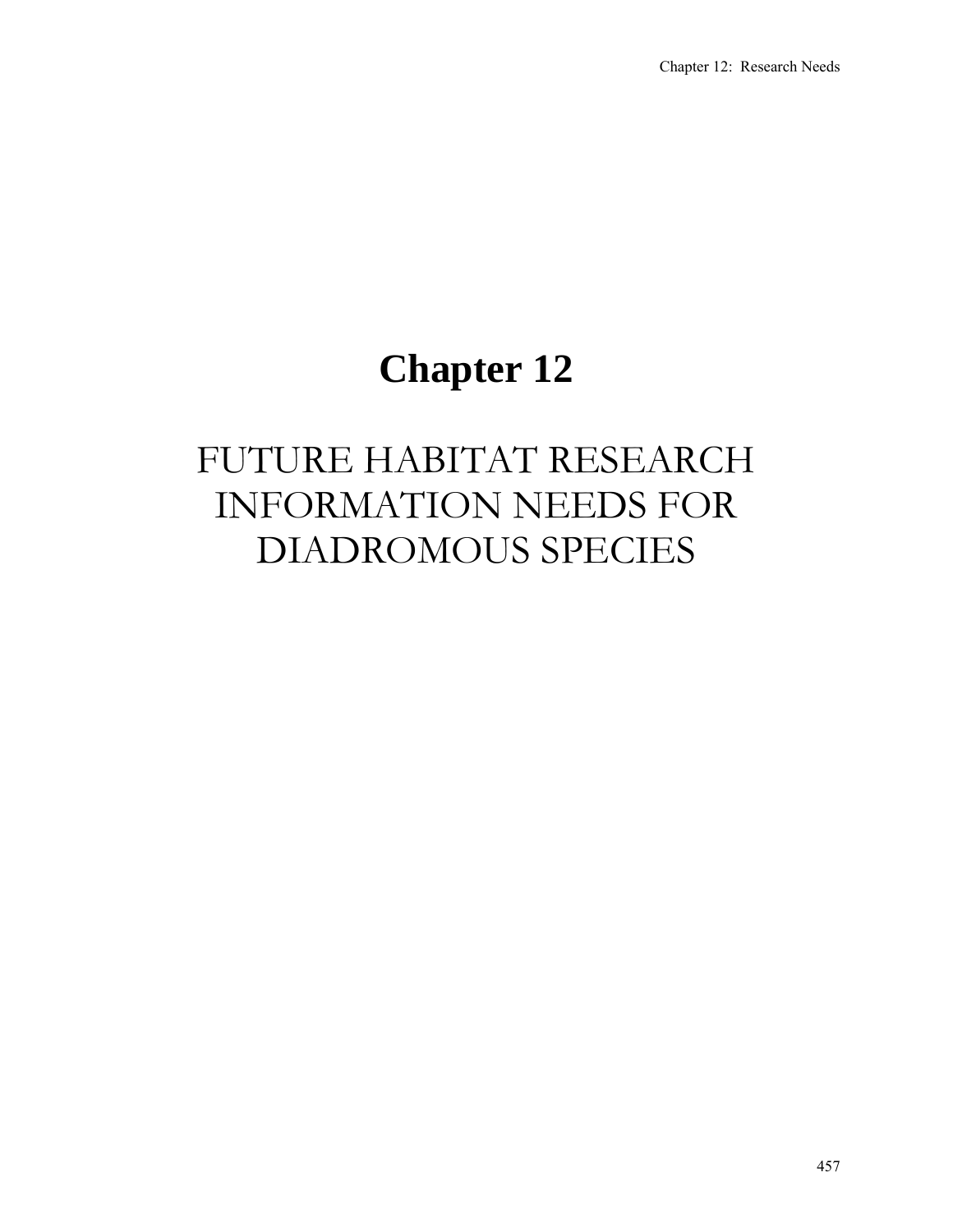## **Group I. Research Needs for All Commission-Managed Diadromous Species**

## **Dams and Other Obstructions**

## *Fish Passage*

- 1) Evaluate performance of conventional fishways, fish lifts, and eel ladders, and determine features common to effective passage structures and those common to ineffective passage structures.
- 2) Conduct basic research into diadromous fish migratory behavior as it relates to depth, current velocity, turbulence, entrained air, light, structures, and other relevant factors.
- 3) Use information from (1) and (2) to conduct computer fluid dynamics (CFD) modeling to develop more effective fishway designs.
- 4) Research technologies (barriers, guidance systems, etc.) for directing emigrating fish to preferred passage routes at dams.
- 5) Identify low-cost alternatives to traditional fishway designs.
- 6) Develop effective downstream passage strategies to reduce mortality.

## *Other Dam Issues*

- 1) Document the impact of power plants and other water intakes on larval, postlarval, and juvenile mortality in anadromous fish spawning areas, and calculate the resultant impacts to adult population sizes.
- 2) Evaluate the upstream and downstream impacts of barriers on diadromous species, including population and distribution effects.

#### **Water Quality and Contamination**

- 1) Determine effects of change in temperature and pH for all life stages of all diadromous species. Use this information to model impacts of climate change on species.
- 2) Develop studies to document which contaminants have an impact on the various life stages of each diadromous species; also note the life stages that are affected, and at what concentrations.
- 3) Determine unknown optima and tolerance ranges for depth, temperature, salinity, dissolved oxygen, pH, substrate, current velocity, and suspended solids.

## **Habitat Protection and Restoration**

1) Use multi-scale approaches (including GIS) to assess indicators of suitable habitat, using watershed and stream-reach metrics if possible (it should be noted, that where site-specific data is lacking, it may not be appropriate to assess at this scale).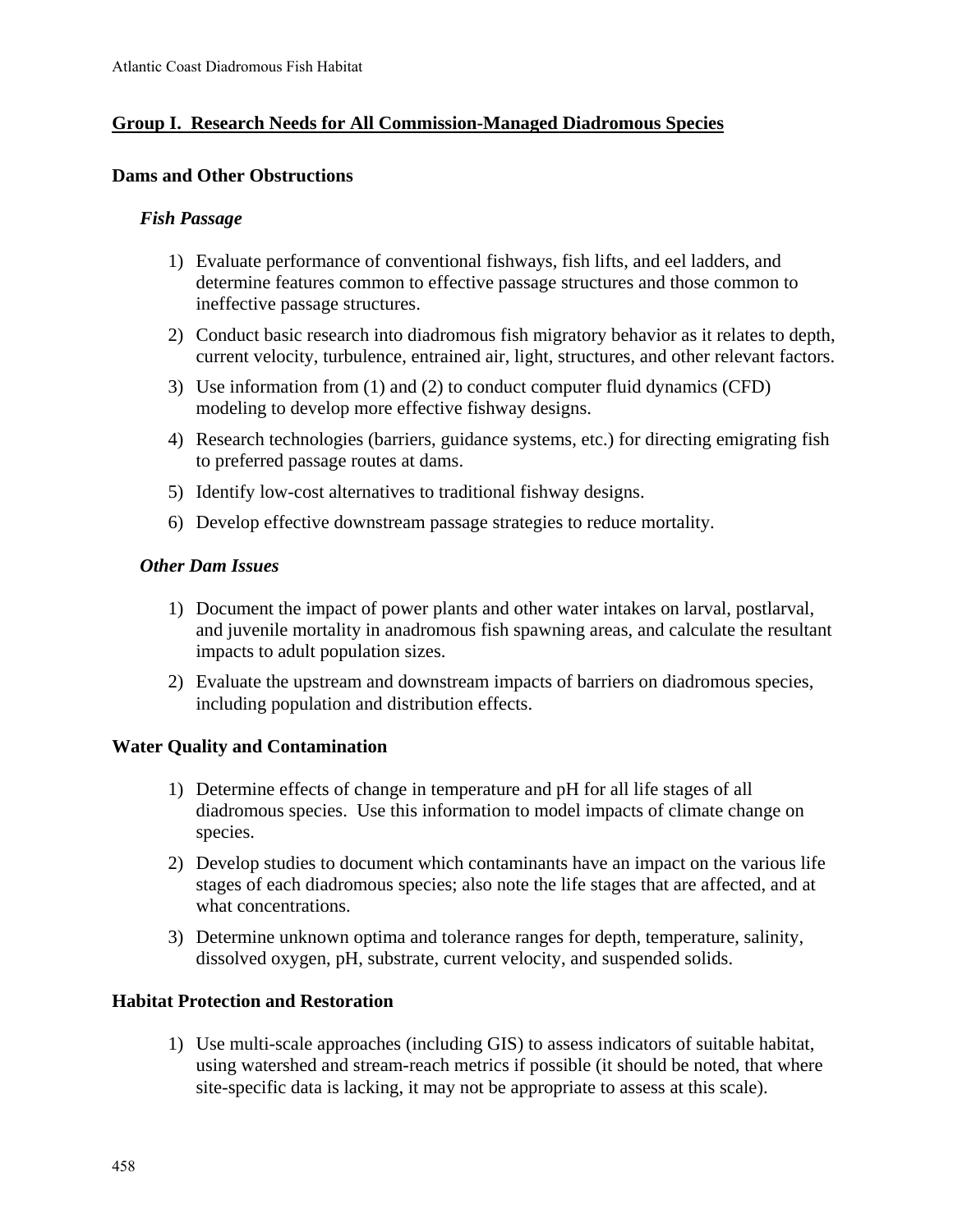- 2) Use multi-scale approaches for restoring diadromous fish habitat, including vegetated buffer zones along streams and wetlands, and implementing measures to enhance acid-neutralizing capacity.
- 3) Conduct studies on the effects of land use change on diadromous species population size, density, distribution, health, and sustainability.
- 4) Examine how deviation from the natural flow regime impacts all diadromous species. This work should focus on key parameters such as rate of change (increase and decrease), seasonal peak flow, and seasonal base flow, so that the results can be more easily integrated into a year-round flow management recommendation by state officials.
- 5) Investigate consequences to diadromous stocks from wetland alterations.

## **Other**

- 1) Determine survival and mortality rates for all life stages of all diadromous species.
- 2) Investigate predator-prey relationships for all life stages of all diadromous species.
- 3) Determine the effects of channel dredging, shoreline filling, and overboard spoil disposal in the Atlantic coast on diadromous species.
- 4) Define restrictions necessary for implementation of energy projects in diadromous species habitat areas, and develop policies on limiting development projects seasonally or spatially.

## **Group II. Alosine-Specific Research Needs**

#### **Water Quality and Contamination**

- 1) Review studies dealing with the effects of acid deposition on anadromous alosines.
- 2) Determine if intermittent episodes of pH depressions and aluminum elevations (caused by acid rain) affect any life stage in freshwater that might lead to reduced reproductive success of alosines, especially in poorly buffered river systems.
- 3) Determine if chlorinated sewage effluents are slowing the recovery of depressed shad stocks.

#### **Habitat Protection and Restoration**

1) Conduct research on habitat requirements for all life stages of hickory shad.

#### **Migration**

- 1) Determine factors that regulate and potentially limit downstream migration, seawater tolerance, and early ocean survival of juvenile alosines.
- 2) Conduct research on hickory shad migratory behavior.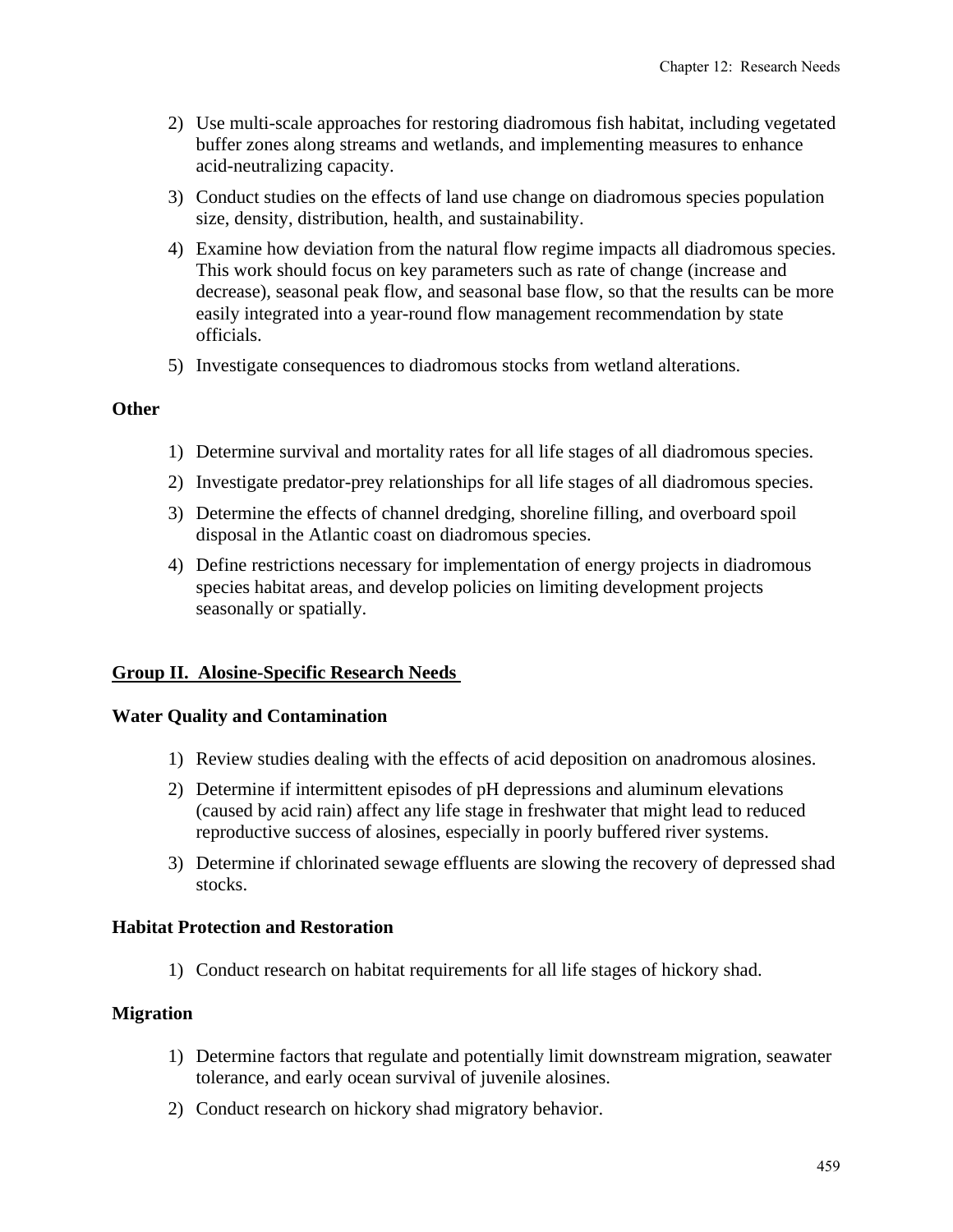## **Other**

- 1) Focus research on within-species variation in genetic, reproductive, morphological, and ecological characteristics, given the wide geographic range and variation at the intraspecific level that occurs in alosines.
- 2) Research predation rates and impacts on alosines.
- 3) Evaluate the effect of bycatch on alosines.
- 4) Ascertain how abundance and distribution of potential prey affect growth and mortality of early life stages of alosines.

## **Group III. American Eel-Specific Research Needs**

#### **Dams and Other Obstructions**

#### *Fish Passage*

- 1) Research the behavior of American eel approaching hydropower dams to determine searching behavior and preferred routes of approach to confirm best siting options for upstream passage.
- 2) Investigate, develop, and improve technologies for American eel passage upstream and downstream at various barriers for each life stage.
- 3) Investigate how river flow, lunar phase, water temperature, and behavior near artificial lighting impact the behavior of American eel, and influence the amount of time that the eels spend at a dam.
- 4) Research the behavior of silver eels at downstream passages; determine specific behavior of eels migrating downstream, and research how they negotiate and pass hydropower facilities.

#### **Water Quality and Contamination**

- 1) Determine the effects of contaminant bioaccumulation on American eel, including impacts on survival and growth (by age), maturation, and reproductive success.
- 2) Research the ability of contaminated eels to carry out successful breeding.
- 3) Examine the environmental conditions required for the hatching success of American eel.

## **Habitat Protection and Restoration**

1) Establish characteristics and distribution of American eel habitat (using conventional methods as well as GIS), and the value of that habitat with respect to growth and sex determination.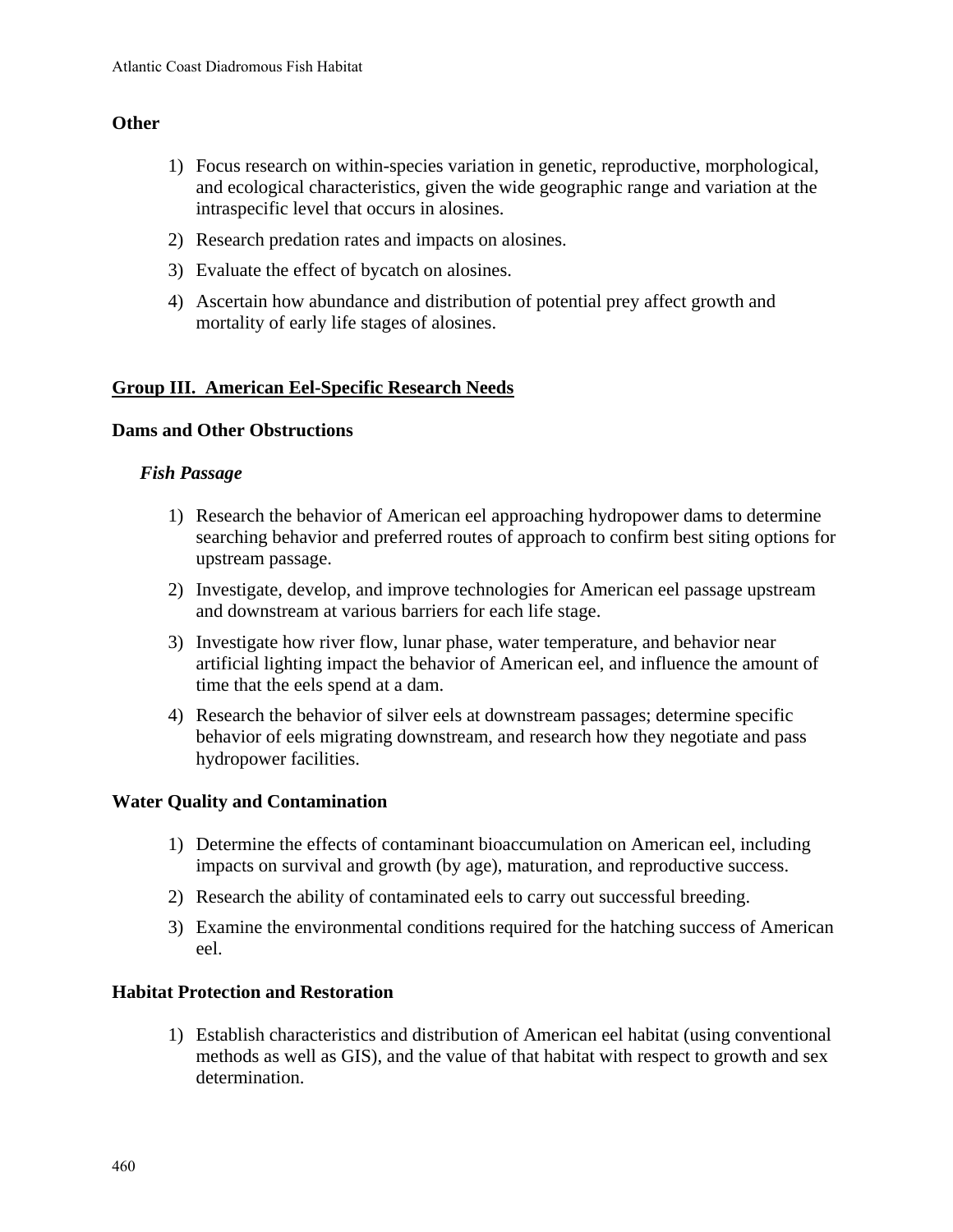- 2) Determine the effects of loss of historic habitat to potential American eel population and reproductive capacity.
- 3) Investigate the impact of seaweed harvesting on American eel.
- 4) Research the changes in ocean climate and environmental quality that might influence larval and adult eel migration, spawning, recruitment, and survival, including oceanic heat transport and interactions with the atmosphere and greenhouse gas warming.
- 5) Determine the importance of coastal lakes and reservoirs to American eel populations.

## **Migration**

## *Silver-phase*

- 1) Identify migratory routes and guidance mechanisms of silver eels migrating to the ocean.
- 2) Determine mechanisms for the recognition of the spawning area by silver eels, mate location in the Sargasso Sea, spawning behavior, and gonadal development in maturation.
- 3) Identify verify specific American eel spawning locations in the Sargasso Sea.
- 4) Research the factors that cause American eel to initiate downstream migration and affect their patterns of movement.

## *Leptocephalus*

- 1) Identify the precise mechanisms of larval transport for American eel.
- 2) Examine the mechanisms for leptocephalus exit from the Sargasso Sea and transport across the continental shelf.
- 3) Determine mechanisms of recruitment of leptocephali and glass eels to coastal areas.

## *Glass Eel*

1) Investigate the impact of stream velocity/discharge and stream morphology on upstream migration of glass eel and elvers.

#### *Yellow-phase*

1) Research behaviors and movements of American eel during their freshwater residency.

#### **Parasitism**

1) Evaluate the occurrence and impact of the nematode parasite, *Anguillicola crassus*, on all life stages.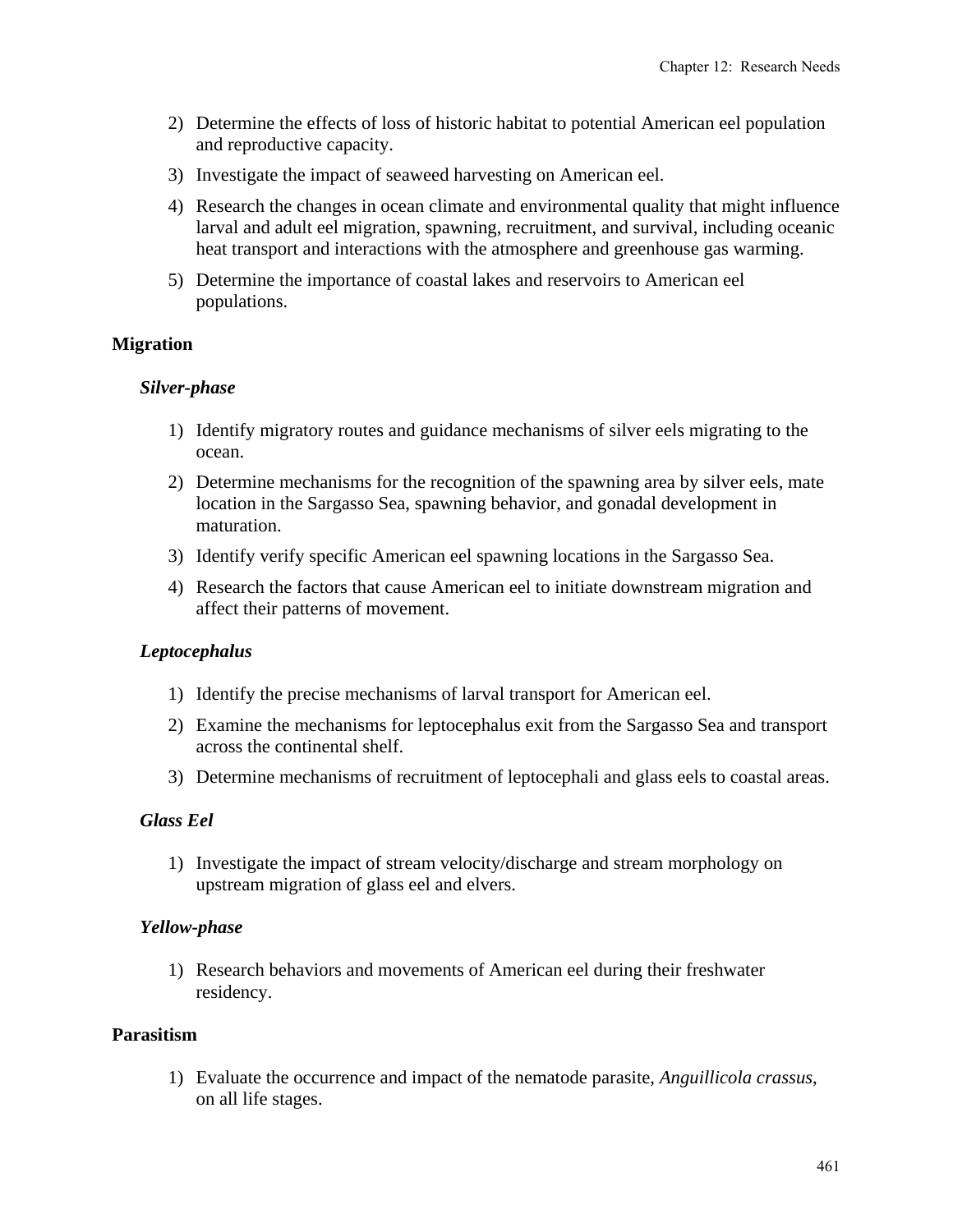## **Feeding**

- 1) Examine the mode of nutrition for leptocephali in the ocean.
- 2) Examine food habits for glass eels at sea.

#### **Other**

1) Research all aspects of the leptocephalus life history stage.

## **Group IV. Atlantic Sturgeon**-**Specific Research Needs**

#### **Dams and Other Obstructions**

#### *Fish Passage*

1) Fish passage requirements and appropriate structures for Atlantic sturgeon are largely unknown. Research all fish passage requirements for Atlantic sturgeon.

#### **Bycatch**

- 1) Determine levels of bycatch and compare to  $F_{50}$  target levels for individual Atlantic sturgeon populations.
- 2) Characterize Atlantic sturgeon bycatch in various fisheries by gear and season; include data on fish size, health condition at capture, and number of fish captured.
- 3) Develop markers that permit identification of bycatch of Atlantic sturgeon by population origin.

#### **Population Status**

- 1) Conduct assessments of population abundance and age structure in various river systems, with particular emphasis on documenting occurrence of age 0-12 juveniles and spawning adult Atlantic sturgeon as indicators of natural reproduction.
- 2) Continue to determine the extent to which Atlantic sturgeon are genetically differentiable among rivers, and interpret biological significance of findings.
- 3) Conduct further analyses to assess the sensitivity of  $F_{50}$  to model inputs for northern and southern stocks of Atlantic sturgeon.

#### **Culture and Stock Enhancement**

- 1) Further develop techniques for capture, transport, and long-term holding of wild Atlantic sturgeon brood stock.
- 2) Refine maturation-induced spawning procedures, and sperm cryo-preservation techniques for Atlantic sturgeon to assure availability of male gametes.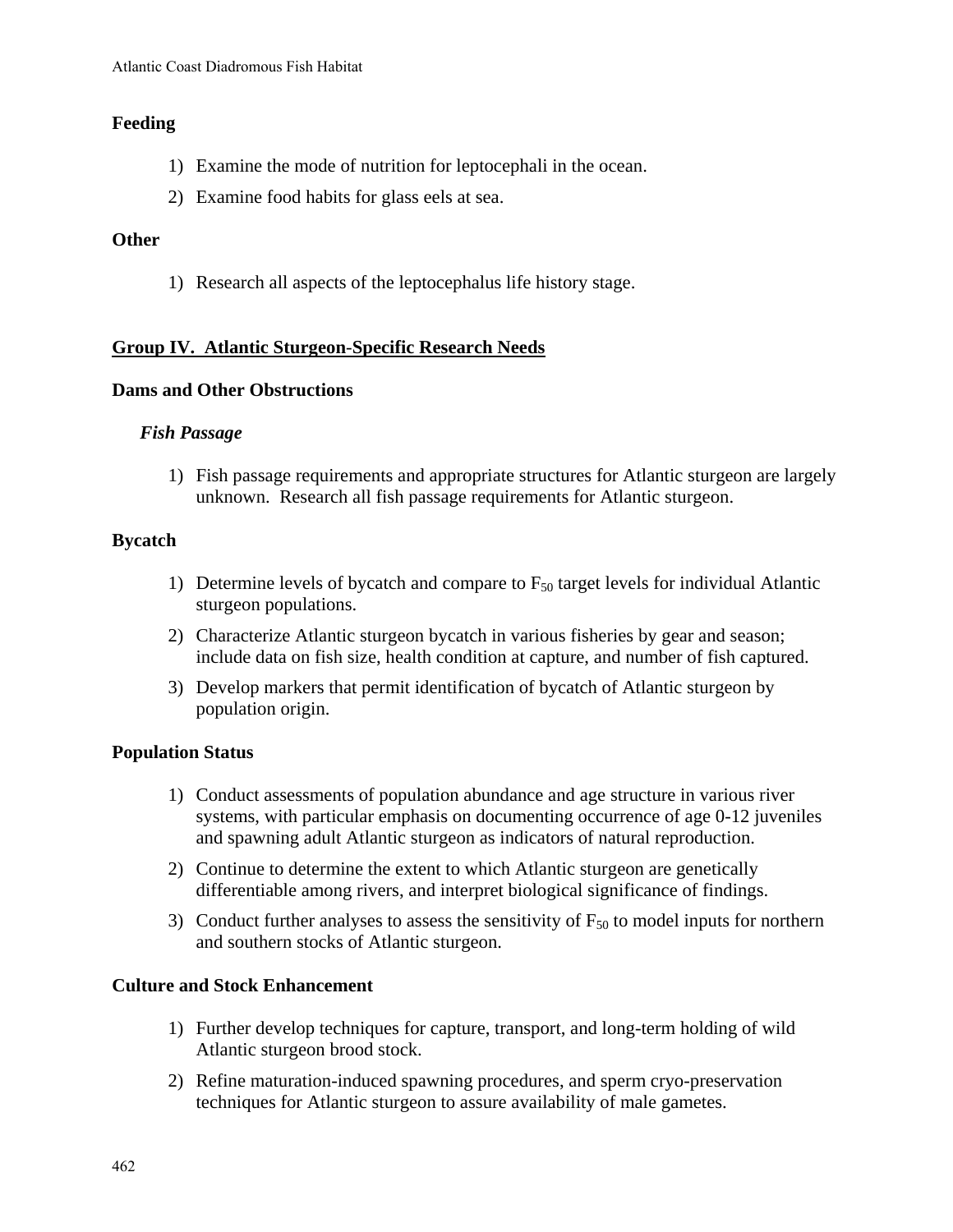- 3) Continue basic cultural experiments at all life stages of Atlantic sturgeon to provide information on:
	- a. Efficacy of alternative spawning techniques
	- b. Egg incubation and fry production techniques
	- c. Holding and rearing densities
	- d. Prophylactic treatments
	- e. Nutritional requirements and feeding techniques, and
	- f. Optimal environmental rearing conditions and systems.
- 4) Identify suitable stocking protocols for hatchery-reared Atlantic sturgeon (e.g., individual size, time of year, site, and marking technique).
- 5) Conduct and monitor pilot-scale Atlantic sturgeon stocking programs before conducting large-scale efforts that encompass a broad geographic area.
- 6) Establish Atlantic sturgeon stocking goals and success criteria prior to development of large-scale stock enhancement or recovery programs.

## **Tagging and Tissues**

- 1) Standardize collection procedures, and develop a suitable long-term repository for Atlantic sturgeon biological tissues for use in genetic and other studies.
- 2) Establish coordinated tagging programs to delineate migratory patterns and stock composition, giving priority to marking juveniles in important sturgeon rivers before they migrate to the ocean.
- 3) Maintain database for tagged Atlantic sturgeon.
- 4) Identify rates of tag loss and tag reporting for Atlantic sturgeon.
- 5) Analyze existing sea sampling data to characterize at-sea migratory behavior. Use electronic tagging to model coastal migrations of juvenile and adult Atlantic sturgeon.

## **Maturity and Aging**

- 1) Develop methods to determine sex and maturity of captured Atlantic sturgeon.
- 2) Evaluate aging techniques for Atlantic sturgeon with known-age fish, with emphasis on verifying current methodology based on fin rays.
- 3) Determine length, fecundity, and maturity at age for all Atlantic sturgeon stocks.
- 4) Develop a protocol for ageing validation in Atlantic sturgeon.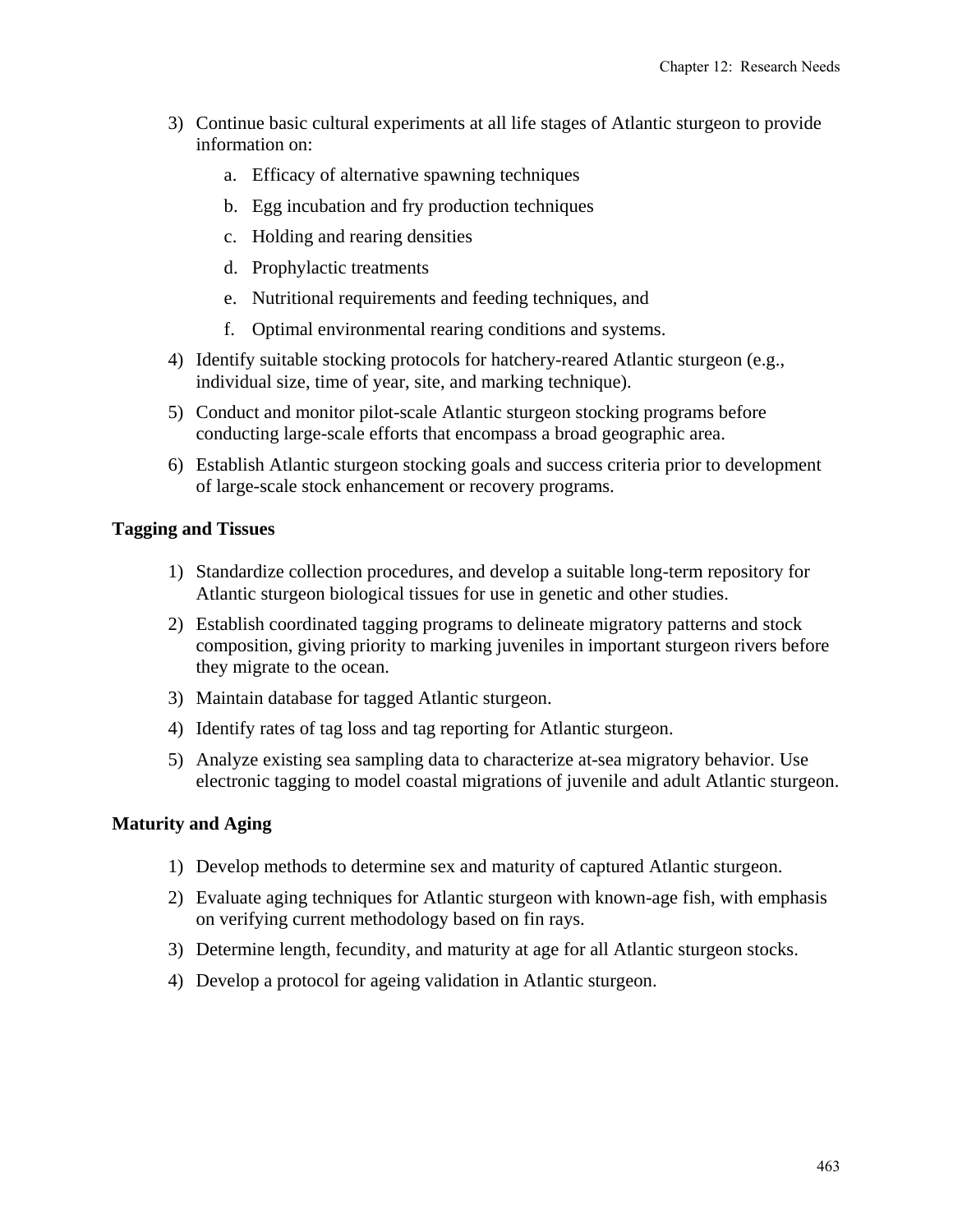Atlantic Coast Diadromous Fish Habitat